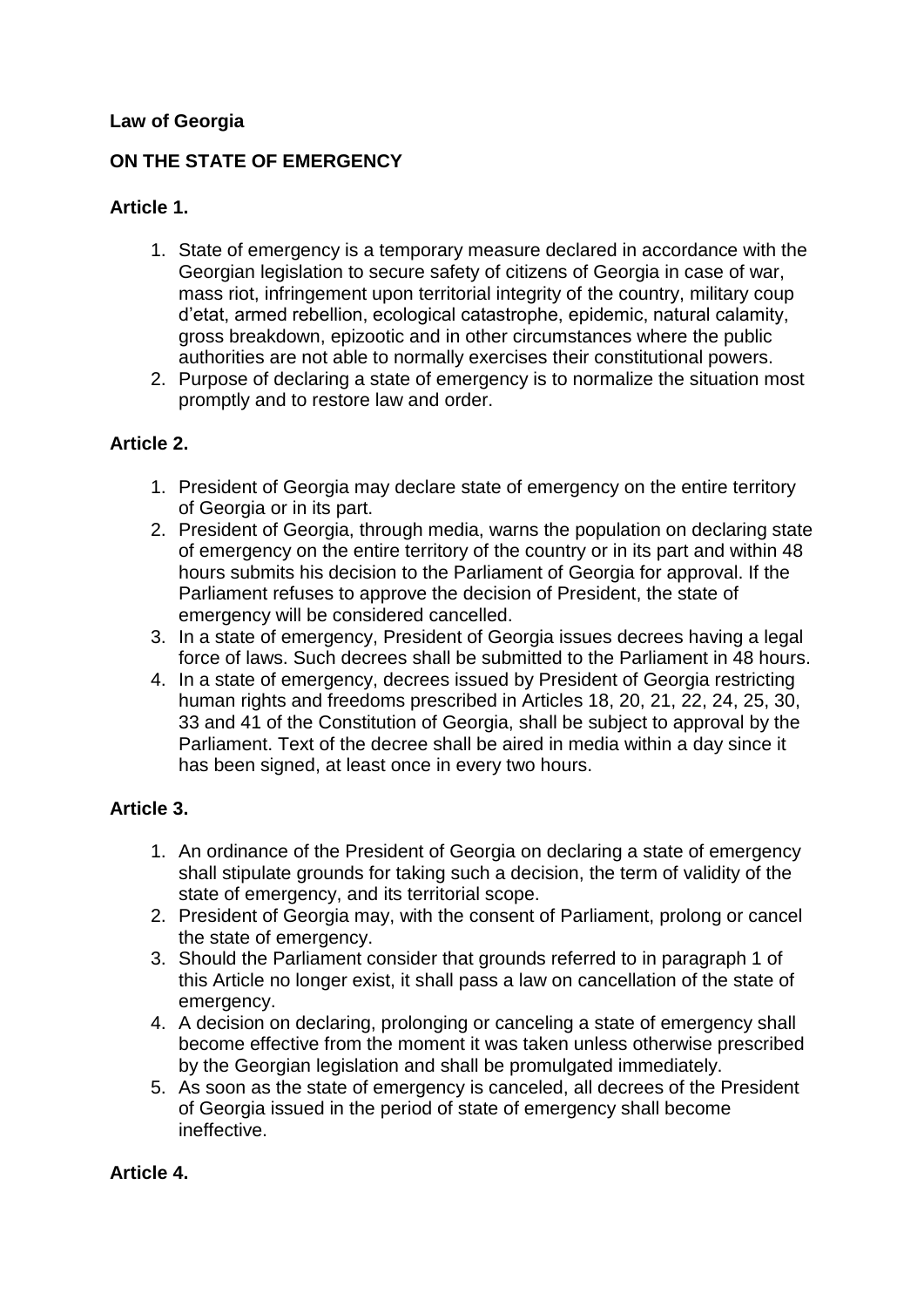In a state of emergency, as may be required, the highest executive authorities of Georgia may, within the scope of their competence, take the following measures:

- a. Enforce public order and protection of objects that are necessary for the activity of the population and functioning of economy;
- b. Evacuate citizens from districts where danger to life prevails and provide them with temporary shelters;
- c. Introduce a special entrance and exit regime in areas where state of emergency is declared;
- d. When circumstances so require, limit the right of citizens and stateless persons to free movement, forbid leaving a living house or other place without prior permission, evict perpetrators of public order who are not permanent residents in the specific area to the place of their permanent residence or beyond the area of state of emergency at the expense of the perpetrators;
- e. Temporarily confiscate firearms, cold steel and ammunition from citizens; temporarily confiscate training weapons and military equipment, explosives, radioactive, strong chemicals and poisonous substances from companies, institutions and organizations;
- f. Prohibit public meetings, demonstrations and manifestations as well as entertainment and sports shows or other mass activities;
- g. Alter production and supply schemes in state-owned companies and organizations; introduce extraordinary working regime for state-owned companies, institutions and organizations and take decisions on other issues of their economic activity;
- h. As may be required from the state of emergency, replace directors of stateowned companies, institutions, and organizations that are of strategic or vital importance to the population; temporarily forbid voluntary leave by employees of such companies, institutions, and organizations, unless a valid cause is present; restore dismissed persons in their office immediately after the state of necessity is canceled, unless there is a lawful ground for their dismissal.
- i. Use resources of state-owned companies, institutions, and organizations in accordance with the applicable legislation to prevent or eliminate results of the state of emergency; use private property of natural persons and legal entities only with proper compensation, which will be made after the state of emergency is over;
- j. Forbid strikes;
- k.Involve citizens who are able to work in the activity of companies, institutions and organizations at an average salary as well as use citizens' service to eliminate results of the state of emergency, with a proper guarantee of a safe working environment;
- l. Restrict or forbid trade in firearms, strong chemicals and poisonous substances, alcoholic beverages and substances containing spirit; forbid wearing military uniforms and other equipment without permission;
- m. Introduce quarantine or take other medical and anti-epidemic measures;
- n. Subject media to their control in accordance with procedures prescribed by law;
- o. Introduce special rules on the use of communication facilities;
- p. Restrict movement of vehicles and conduct checks;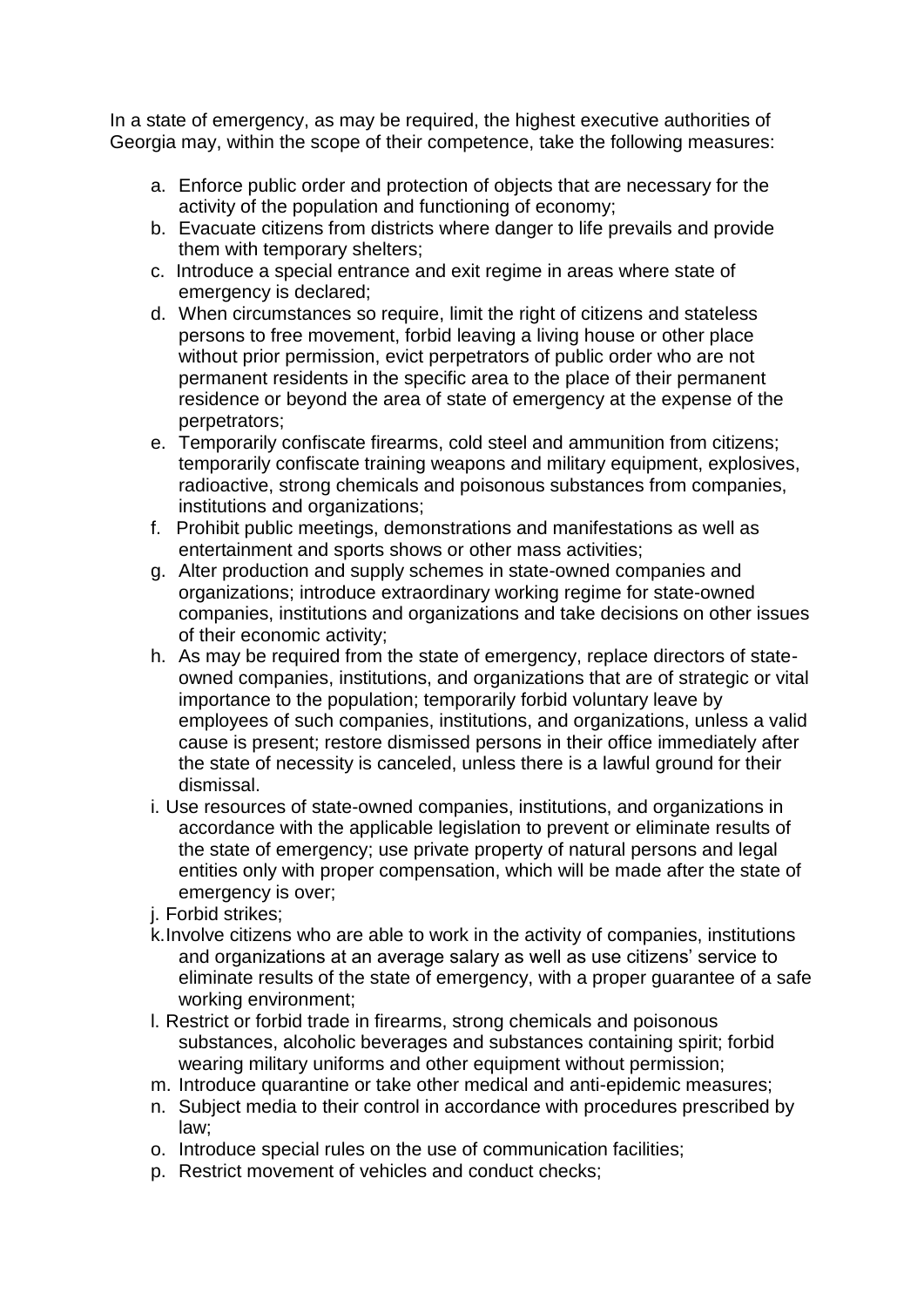- q. Impose a curfew;
- r. Prevent formation of citizens' armed groups in violation of the Georgian legislation:
- s.Check citizens' documents in public areas and, when adequate grounds are present, conduct searches of persons and their vehicles.

### **Article 5.**

- 1. The highest executive authorities may abrogate any decision made by their subordinate units active in the state of emergency areas.
- 2. The National Security Council of Georgia shall be in charge of coordinating activities relating to prevention and elimination of the state of emergency results.

### **Article 6.**

In a state of emergency, directors of companies, institutions and organizations may, when so required, transfer their employees to jobs not prescribed in their employment contracts.

#### **Article 7.**

- 1. When a curfew is declared, citizens may not be in the streets or public areas and leave their homes without having personal identification documents with them.
- 2. Police or patrol forces may detain perpetrators of the rule described in paragraph 1 of this Article until the curfew is over; those who do not have documents with them may be detained until their identity is determined but the detention period shall not exceed 3 days. Detained persons may be checked and searched.

## **Article 8.**

Violation of paragraphs (c), (d), (f), (j) and paragraphs (l) to (p) of Article 4 and paragraph 1 of Article 7 shall be the basis for administrative responsibility under law.

#### **Article 9.**

By decision of President of Georgia and with the consent of Parliament of Georgia, military forces acting on the basis of this law and other relevant normative acts may be employed to eliminate the results of state of emergency, to protect public order and to safeguard safety of citizens.

#### **Article 10.**

1. For the purpose of coordinating actions of used forces for the elimination of state of emergency results, President of Georgia may, by his decree, set up temporary bodies or appoint a representative of President and/or a commandant at the proposition of the National Security Council in the state of emergency area.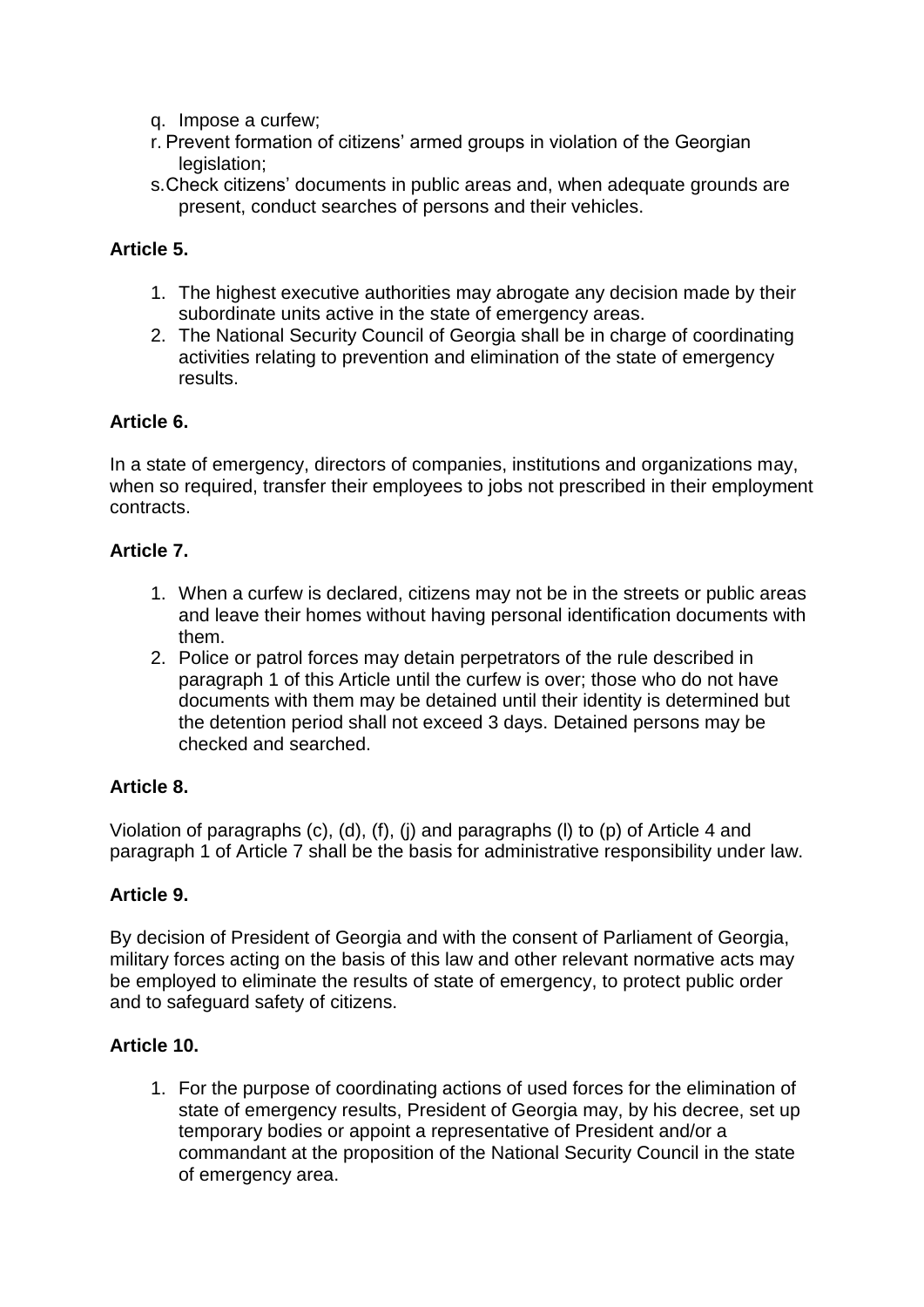2. The representative of President of Georgia/commandant in the state of emergency area may issue orders to enforce normative acts of President to regulate issues relating to the state of emergency regime as described in this Law.

## **Article 11.**

In declaring a state of emergency, President of Georgia may invite for up to two months experts who are able to provide assistance in eliminating results of natural calamities, gross breakdowns, catastrophes, epidemics, and epizootic diseases.

# **Article 12.**

In a state of emergency, Parliament of Georgia shall be entitled to alter territorial jurisdiction of courts on criminal and civil cases determined by law.

## **Article 13.**

- 1. In a state of emergency or to prevent a state of emergency, the State shall provide citizens who incurred damages in the course of preventive or elimination measures with shelters, compensate material damages, assist in finding a job and render other aid.
- 2. President of Georgia determines procedures relating to providing shelter, material compensation and other assistance.

# **Article 14**

- 1. If in state of emergency areas authorities are not able to function properly, President of Georgia may by his decree, based on the Georgian legislation, create a temporary government until the final cancellation of the state of emergency.
- 2. Where circumstances referred to in paragraph 1 of this Article are the case, competence of appropriate authorities shall be temporarily suspended and a body or a person appointed by President of Georgia will be vested with the powers of official authority. The body or the person appointed by President, acting within its/his competence and on the basis of legislation, shall be entitled to:
- a. Use measures described in Article 4;
- b. Temporarily function as bodies of local governance and self-governance;
- c.Submit proposals regarding state, economic and social issues to the highest executive authorities;
- d. Place state-owned companies, institutions and organizations in state of emergency areas under their subordination, in accordance with rules determined by President.

## **Article 15.**

The Ministry of Foreign Affairs of Georgia shall immediately notify the Secretary General of the United Nations of declaration or cancellation of state of emergency.